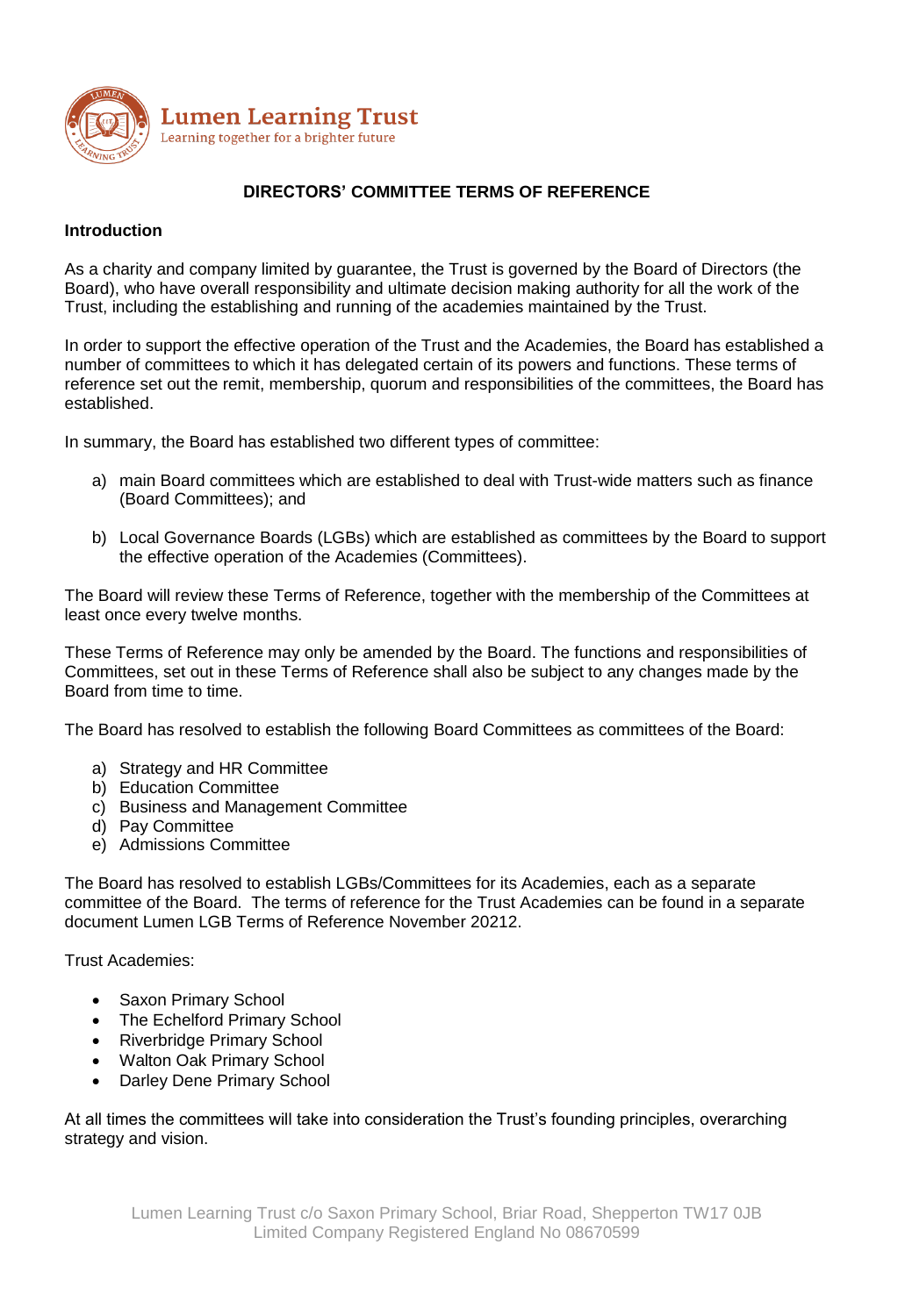# **Founding Principles**

- Education is emancipatory; it enables opportunities and choices about how to live your life
- Provision *must* be driven by children's needs the provision supports and enables them to become happy, successful adults who can treat everyone in their community with respect, regardless of differences
- Every community school should be at least Good. No family should feel they have to travel or move house to be able to go to the 'good' local school. All local schools should be good.
- Every community is unique and the school serving it should respect and reflect that individuality; one size does not fit all
- Every teacher is a future school leader

# **Overarching Strategy**

- Talent spotting in staff at all levels, supported by a wide range of development opportunities
- Identifying capacity in all aspects of the community; where are the community's strengths? How can we use them to achieve our goals for our children?
- Clear lines of accountability
- Clear and candid communication; credit where it is due and holding to account where necessary
- *Relentless* focus on the best possible outcomes for the children

### **Vision**

Our trust's name gives an insight into our vision for our schools. Education, we believe, is the basis for a secure future, a brighter future. By providing a firm foundation through primary education, we are enabling our children to achieve the qualifications they need to gain the employment they want so they can live the lives they want to live.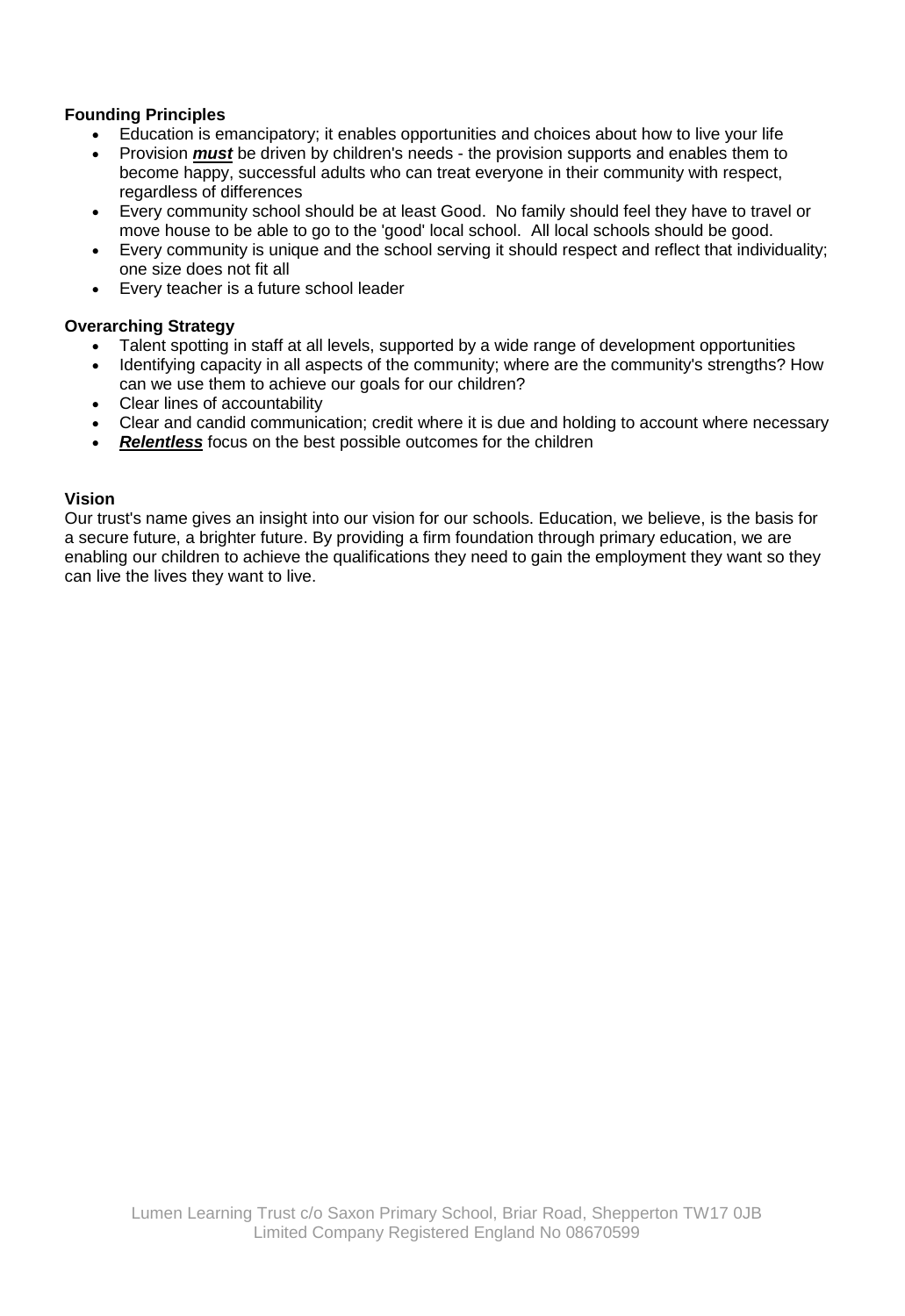# **HR AND STRATEGY COMMITTEE – Terms of Reference**

- ensuring clarity of vision, ethos and strategic direction. (Ref. Academies Financial Handbook AFH)
- HR and staffing matters.

# **MEMBERSHIP**

The committee shall consist of the Chair of Directors, Vice-Chair of Directors, Executive Principal, Deputy Executive Principal, HR Director, Generalist Director, Finance Manager and Head of Operations.

### **QUORUM**

The quorum shall be TWO Directors plus the Executive Principal (or nominee).

### **MEETINGS**

The Committee will meet at least twice per year.

# **TERMS OF REFERENCE**

#### **Strategy**

- a) To set out the Trust's vision, purpose and strategic direction, making recommendations to the Board of Directors, for their consideration and approval.
- b) To consider strategic risks and other matters of strategic importance to the Trust and report back to the Board of Directors and make proposals / recommendations as appropriate.
- c) To be available and respond to matters of particular difficulty, sensitivity or urgency and offer support to the Executive Principal, in her management response to the challenge.
- d) To support the Trust in it's ongoing review of the effectiveness of its overall arrangements for governance.
- e) Recommend to the Trust Board the viability of new Academy sponsorships and setting up of any free schools. This to include all due diligence and financial and risk assessments on any converting educational facility.

#### Human Resources (HR)

The HR purpose is to be responsible for the consideration of fulfilling the Trust's responsibility, to ensure the sound management of the Trust's Human Resources.

- a) To consider HR and organisational strategy and receive reports on the impact on organisational performance.
- b) To recommend, to the Board of Directors, any changes in employees' terms and conditions.
- c) To keep under review arrangements for staff work/life balance, working conditions and wellbeing.
- d) Ensure effective measures are in place to promote equality and diversity in employment.
- e) Ensure the Board of Directors has a senior management succession plan, which minimises the risk to business continuity, in the event of resignations or long-term absence.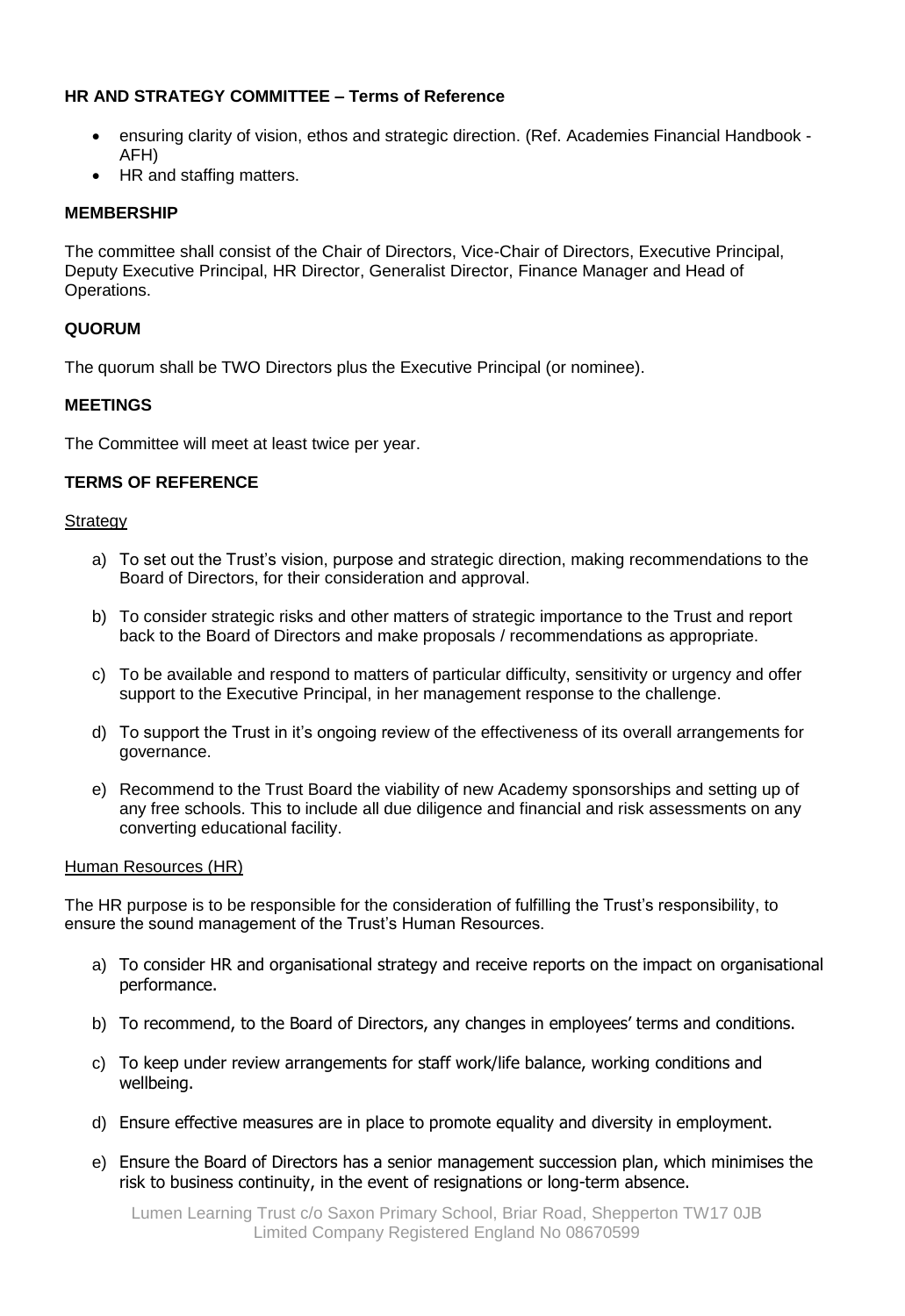- f) Consider strategies to support the development of future leaders, for the Trust
- g) Consider the impact of CPD and strategies to ensure good staff are attracted and retained within the Trust and Trust Schools
- h) Ensure effective arrangements are in place for consultation with staff as a whole and for negotiation and consultation with appropriately recognised Trade Unions and/or other representatives.
- i) Monitor the application of operations policies.
	- Whistle Blowing
	- Staff Disciplinary, Capability and Grievance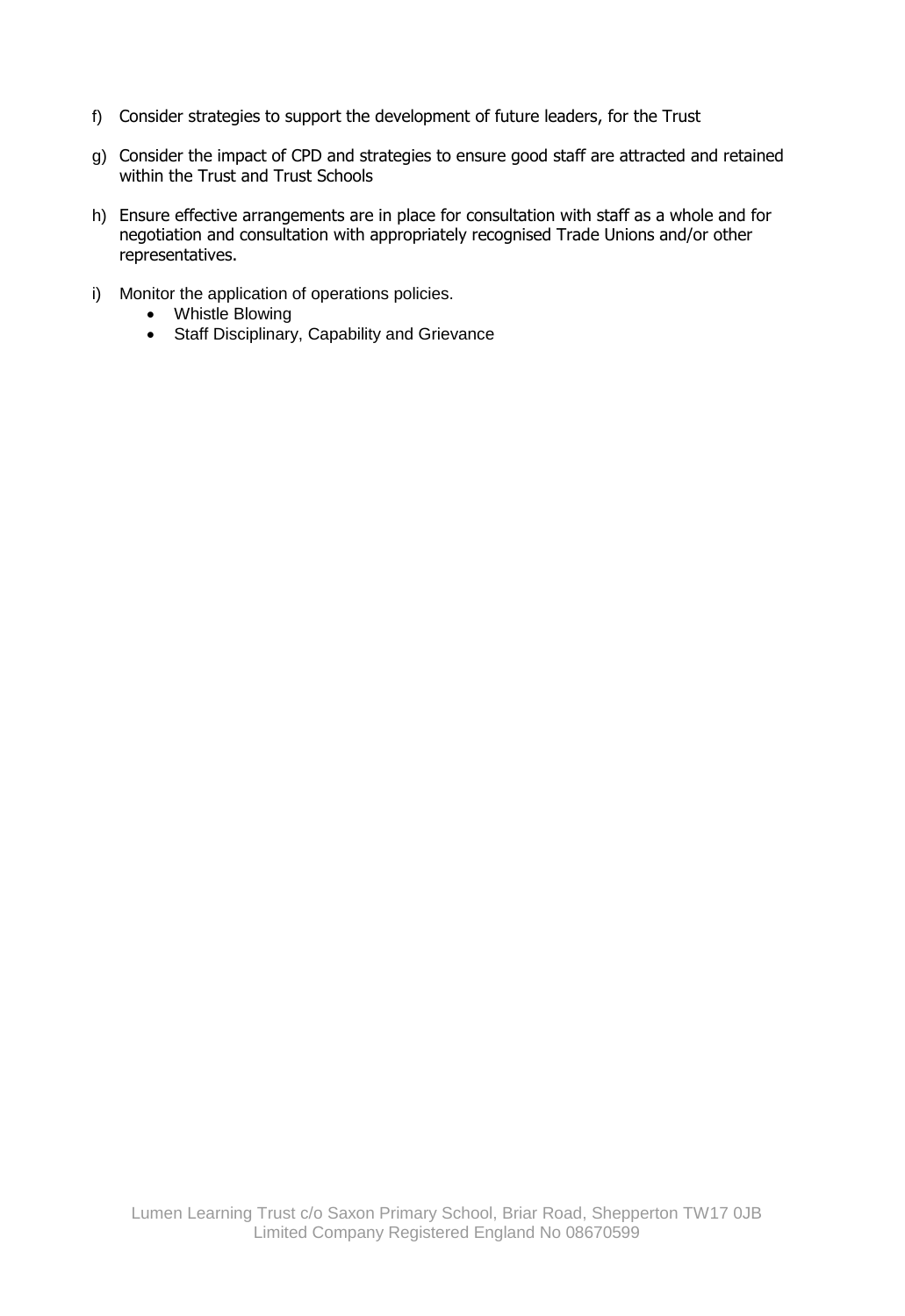# **EDUCATION COMMITTEE – Terms of Reference**

 Holding executive leaders to account for the educational performance of the organisation and its pupils. (Ref. AFH)

#### **MEMBERSHIP**

The membership of this committee shall include the Executive Principal, Deputy Executive Principal, Chairs of Governors (or representative) and Headteachers of the Trust Schools.

### **QUORUM**

This committee has an advisory and monitoring role and no delegated authority.

### **MEETINGS**

The Committee will meet at least twice per year, in accordance with the pupil progress cycle.

### **TERMS OF REFERENCE**

The Committee will meet and the forum used to consider areas that are working well and areas of concern, from both a school and a Trust wide context. The forum can be used to share best practice and areas for further exploration at LGB level.

Areas of consideration may include, but are not exclusive to:

- Safeguarding
- Pupil Performance including benchmarking across the Trust
- Quality of Teaching
- Local staffing need
- Attendance
- Pupil needs and resourcing eg SEND provision
- Behaviour
- Stakeholder engagement
- LGB Governance

The Committee will report to the Board with relevant information on the development of Trust schools, in their drive to improve the life choices and opportunities available to the pupils in the Trust.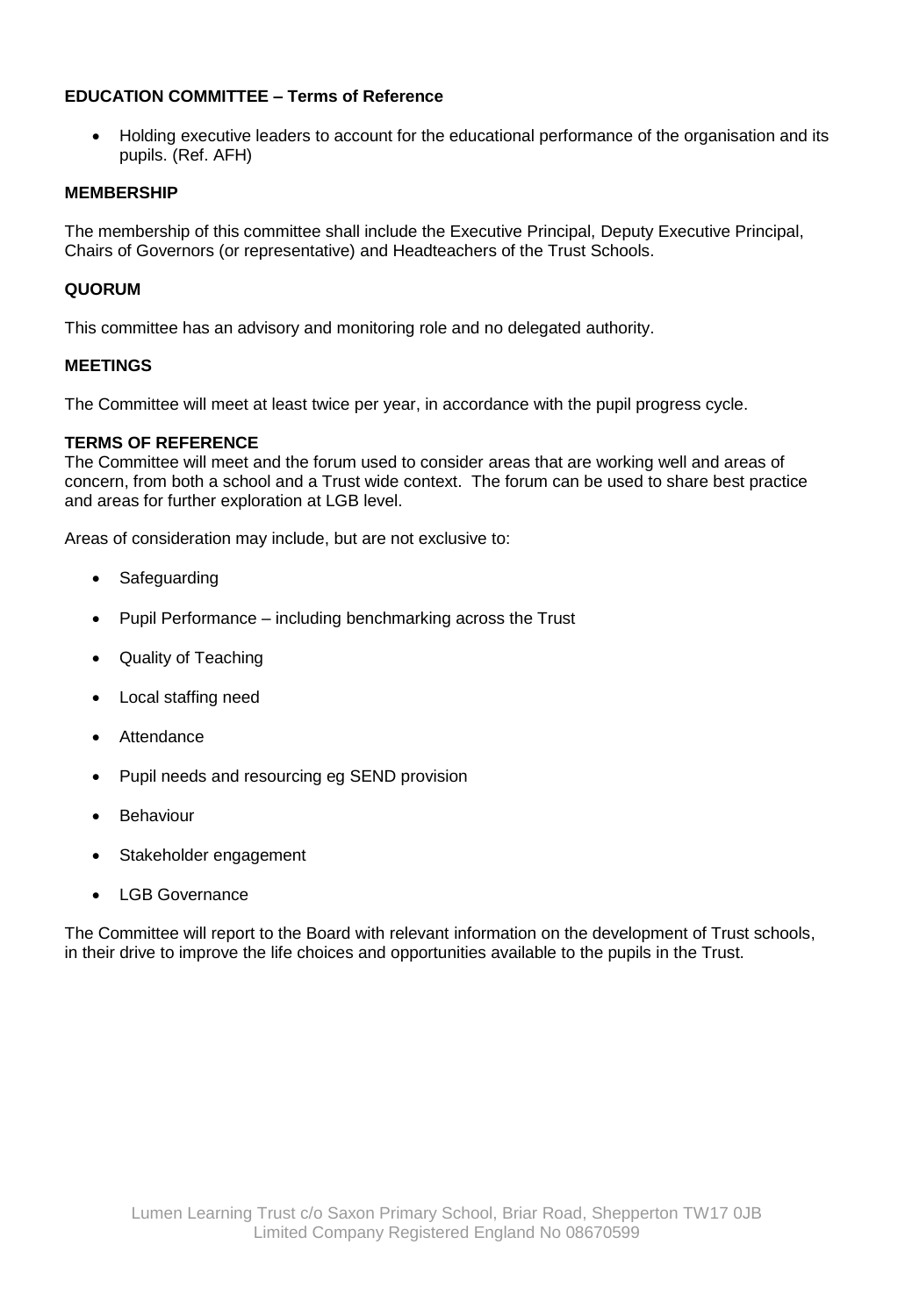# **BUSINESS AND MANAGEMENT COMMITTEE – Terms of Reference**

- Overseeing and ensuring effective financial performance. (Ref. Academy Trust Handbook ATH)
- The committee's oversight **must** extend to the financial and other controls and risks at constituent academies. (Ref ATH)
- The academy trust must be able to show that public funds have been used as intended by Parliament. (Ref ATH)
- Oversight **must** ensure information submitted to DfE and ESFA that affects funding, including pupil number returns and funding claims (for both revenue and capital grants) completed by the trust and (for MATs) by constituent academies, is accurate and in compliance with funding criteria. (Ref ATH)
- Directing internal scrutiny (Ref ATH)

# **MEMBERSHIP**

The membership of the committee shall consist of the finance director and the accountant director, with additional directors as directed by the Board. In addition to the directors, the following attendees will be invited: Finance Manager, Head of Operations, a representative from each LGB and the School Business Managers. Other attendees can be invited at the discretion of the Committee Chair. Should either the finance or accountant director be unable to attend, they can nominate a representative director who, in their absence, would have voting rights.

### **QUORUM**

The quorum shall be TWO Directors.

### **MEETINGS**

The B&M Committee will meet at least once per term, in accordance with the financial management cycle, typically in November, March and June each year.

# **TERMS OF REFERENCE**

#### Finance

- a) provide assurance to the Board over the suitability of, and compliance with, its financial systems and operational controls.
- b) The Committee must assure themselves:
	- i) spending has been for the purpose intended and there is probity in the use of public funds
	- ii) spending decisions represent value for money
	- iii) internal delegation levels exist and are applied within the Trust
	- iv) a competitive tendering policy is in place and applied, and Official Journal of the European Union (OJEU) procurement thresholds are observed
- c) To receive auditors' reports (for visits outside the annual audit) and to recommend to the Board action as appropriate, in response to any findings.
- d) Make recommendations to the Members, on the appointment of auditors.
- e) To keep under review, the Trust's financial management and reporting arrangements, providing constructive challenge, (where necessary) in relation to interim management and financial accounts statements. Monitoring financial performance against the budget, agree on any corrective action required, and report material divergences to the Board.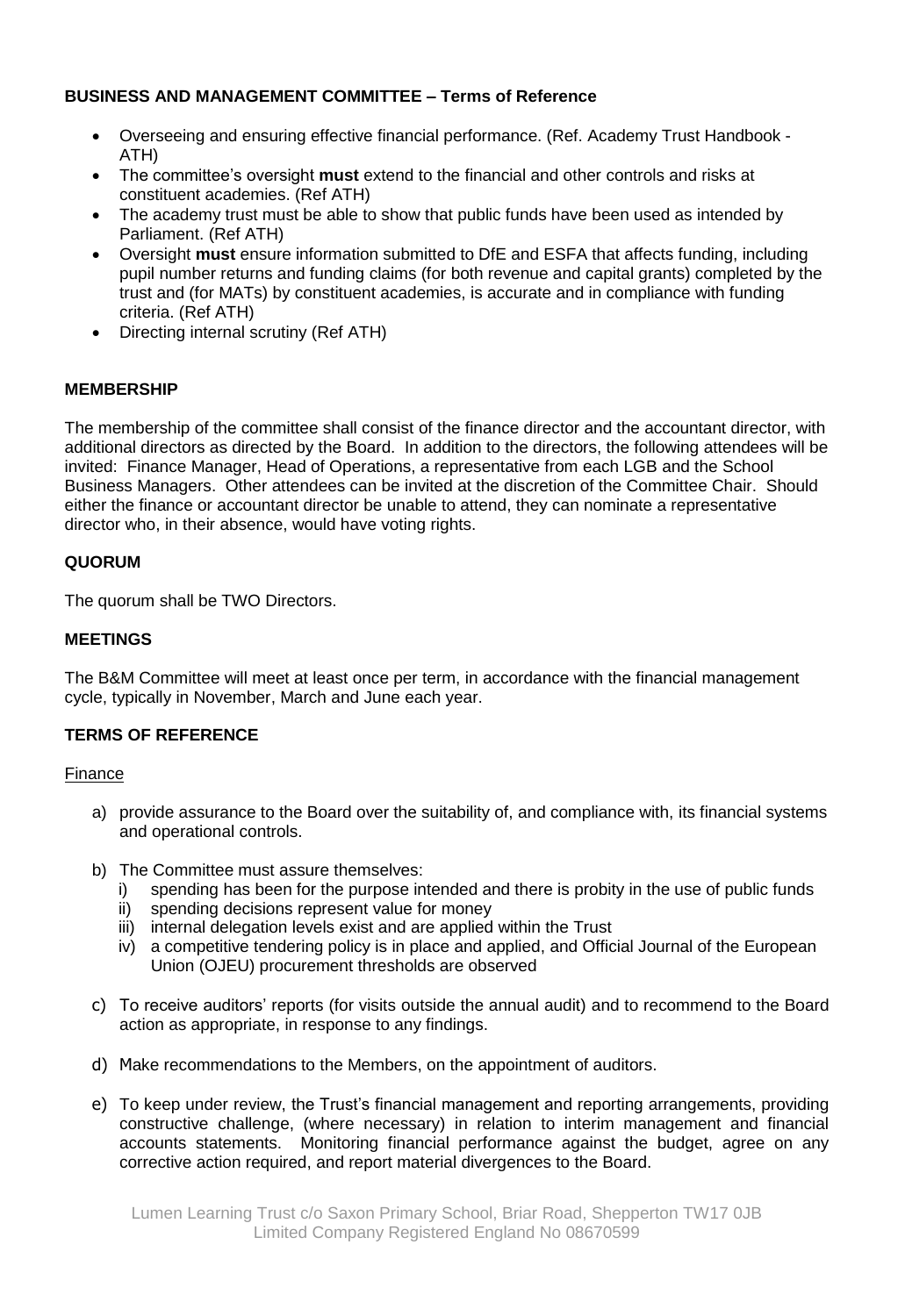- f) Agree a set of key performance indicators for the assessment of the Trust's financial performance (utilising benchmarking tools).
- g) To agree the annual draft budget**.** To consider each year's planned budget and recommend its approval to the Board.
- h) Review the annual top-slice funding, withheld from Academies within the Trust to cover responsibilities of the Trust. This to include; maintaining adequate reserves and identification of funding for projects prioritised by the Trust Board
- i) To review three-year financial planning and make recommendations to the Board on risk and mitigations.
- j) To provide challenge, to the Trust, to identify additional funding streams.
- k) To monitor compliance with the framework outlined in the Academies Financial Handbook.
- l) Receive confirmation of statutory reporting compliance.
- m) To review any recommendations made by the Secretary of State for Education for improving financial management in academies.
- n) Review and monitor the application of financial policies.
	- o Finance
	- o Anti-Fraud & Corruption
	- o Directors' Expenses
	- o Staff Expenses and Benefits
	- o Fixed Asset
	- o Gift & Hospitality
	- o Procurement
	- o Charging and Remissions
	- o Business Continuity Plan
	- o Reserves

#### Internal Scrutiny

- a) direct the trust's programme of internal scrutiny and reporting to the board on the adequacy of the trust's financial and other controls and management of risks.
- b) consider reports at each meeting from those carrying out the programme of work
- c) consider outputs from other assurance activities by third parties including ESFA financial management and governance reviews, funding audits and investigations
- d) have access to the external auditor as well as those carrying out internal scrutiny, receive audit reports, and consider their quality

#### **Operations**

- a) To review and monitor policies and impact on all matters relating to facilities and premises including school health and safety.
- b) In consultation with the Head of Operations, keep the Trust's facilities under review and agree a suitable Asset Management Plan.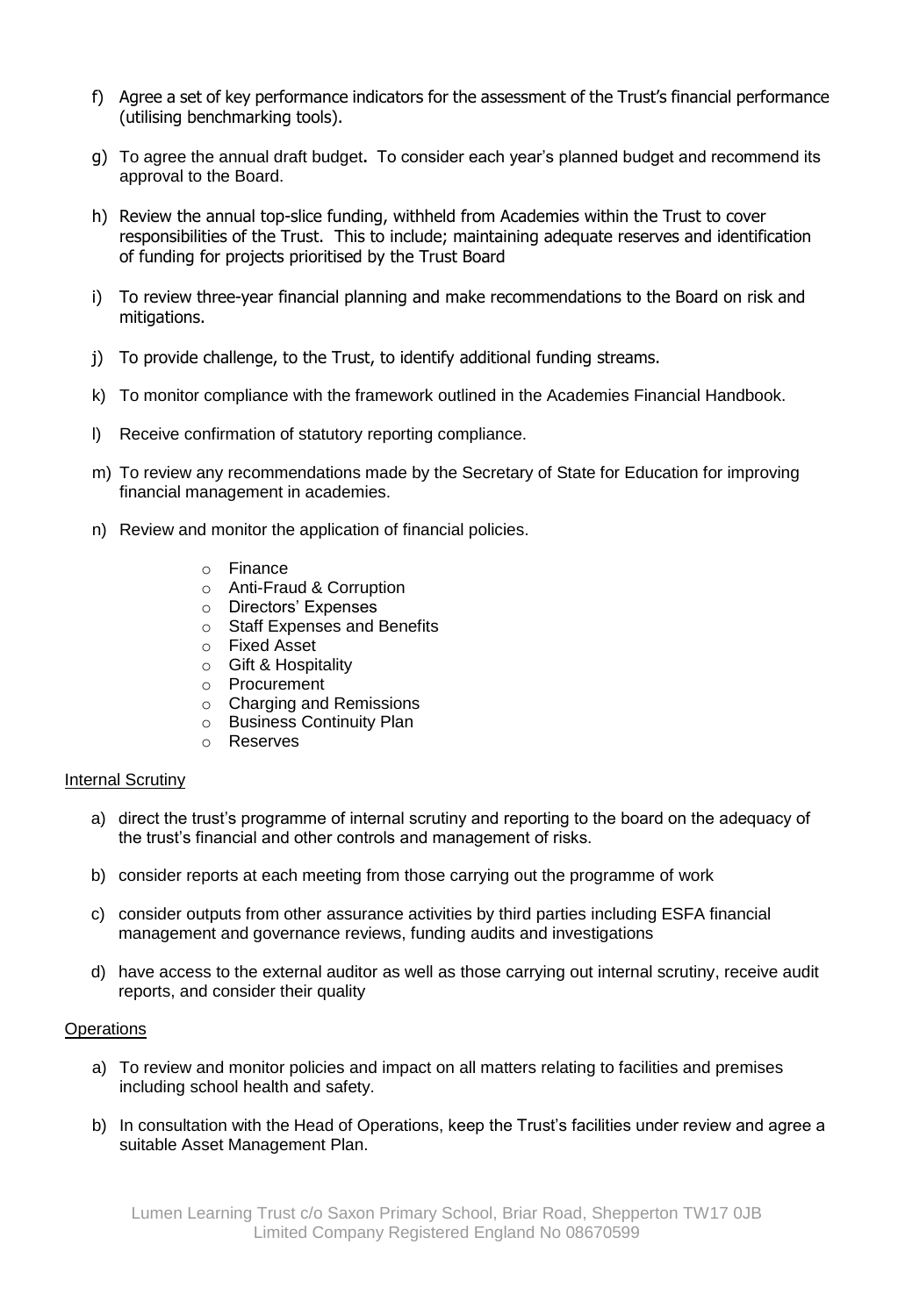- c) Receive information on proposed service level agreements and contract reviews and provide challenge (where necessary). The Committee has the delegated approval to approve SLAs and contracts.
- d) Receive capital project proposals and provide challenge (where necessary) and give approval, where there is a consensus of those present, on the project meeting the needs of the MAT / School Improvement and or Asset Management Plan.
- e) To receive assurance, the Trust complies with all appropriate Health and Safety regulations.
- f) Receive update reports on the implementation and any actions / outcomes from GDPR visits.
- g) Receive assurance that all schools in the Trust and the Trust have a procedure for auditing their Single Central Record Checklist and this is completed at least termly.
- h) Monitor the application of operations policies.
	- o Fixed Asset
	- o GDPR
	- o Health and Safety
	- o Lettings

#### Risk Management

- a) Receive recommendations and updates from the Director committees to inform the Trust's overarching risk register. The central register will be maintained by the Finance Manager and the top risks will be shared regularly at Board meetings. The committee will undertake random sampling exercises of the other risks.
- b) Contingency and business continuity planning, will be under rolling review by the Head of Operations and updates will be shared with the Business & Management and HR & Strategy committees.
- c) Receive confirmation that adequate insurance is in place.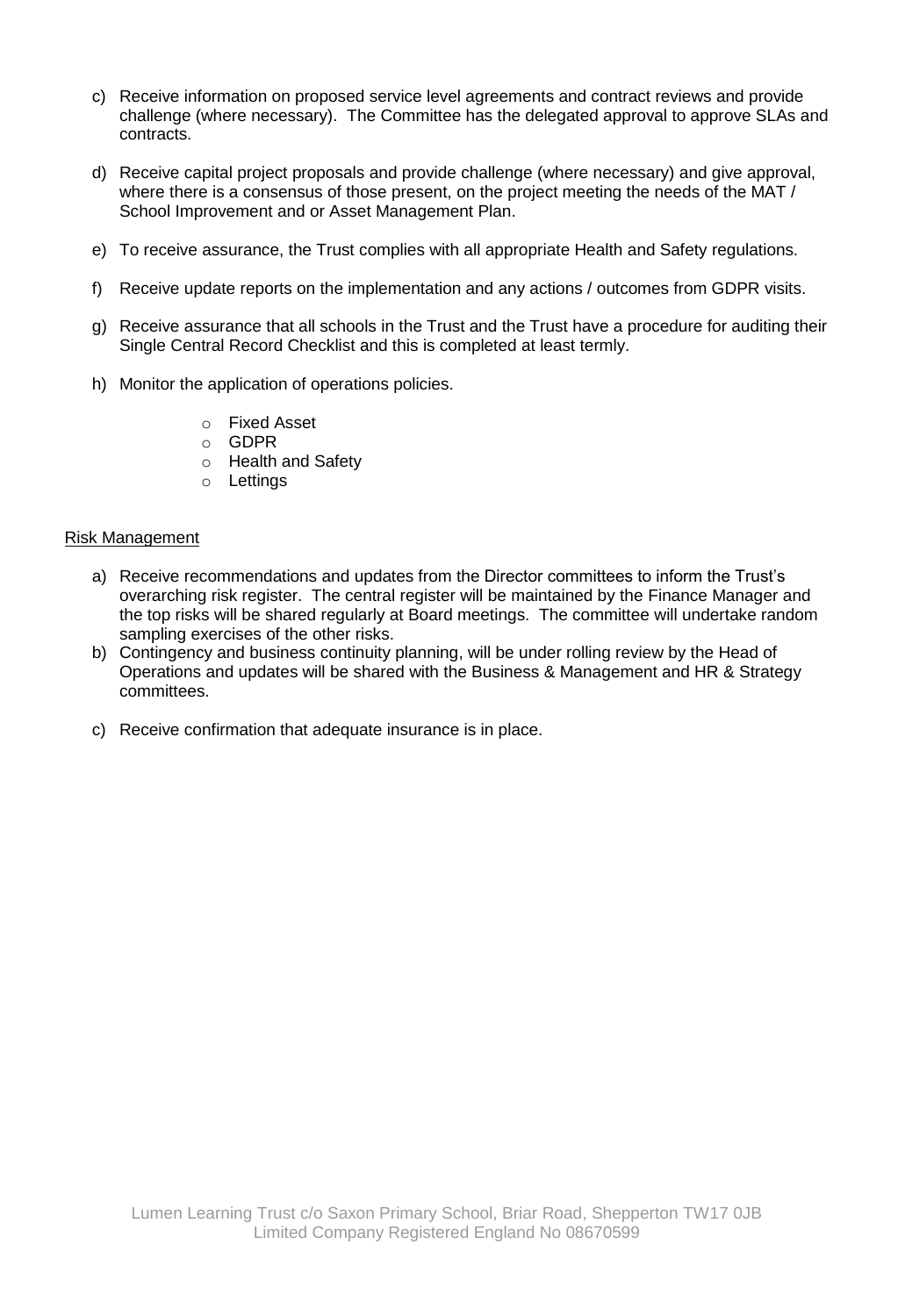# **PAY COMMITTEE: Terms of Reference**

• holding executive leaders to account for the performance management of staff (Ref. FAH)

#### **MEMBERSHIP**

- a) The Board of Directors will annually appoint, from its members, a Pay Committee, with the delegated powers described in the following terms of reference.
- b) The Pay Committee will consist of two Directors, who are not staff of the Trust, together with the Executive Principal (or nominee).

### **QUORUM**

The quorum shall be TWO Directors plus the Executive Principal (or nominee).

#### **MEETINGS**

The Pay Committee will meet at least once per year, in accordance with the performance management cycle, typically in November each year, to consider whether the Performance Management Policy has been fairly and robustly applied, for both teachers and support staff.

### **TERMS OF REFERENCE**

The Pay Committee has delegated authority to:

- e) Implement the Pay Policy with reference to staffing and financial budget plans. If the Committee feels it appropriate, any matter may be passed to the Lumen Board of Directors for ratification.
- f) Achieve the aims of the Pay Policy in a fair and equitable manner within statutory and contractual obligations.
- g) Review the application of the criteria of the Pay Policy used to determine the pay of each eligible member of staff in the annual performance review, following the leadership recommendations.
- h) Hear appeals as appropriate relating to pay determination, in accordance with the appeals process.

The Committee shall be required to:

- a) Keep the meetings of the Pay Committee closed to members of the public and restricted to members of the Committee.
- b) Note all decisions and to keep those notes confidential to members of the Pay Committee, Chair of Directors and Finance Manager and Head of Operations.
- c) Keep abreast of relevant developments and advise Directors when the Pay Policy needs to be revised.
- d) Review and monitor the application of staff policies.
	- o Pay
	- o Performance Management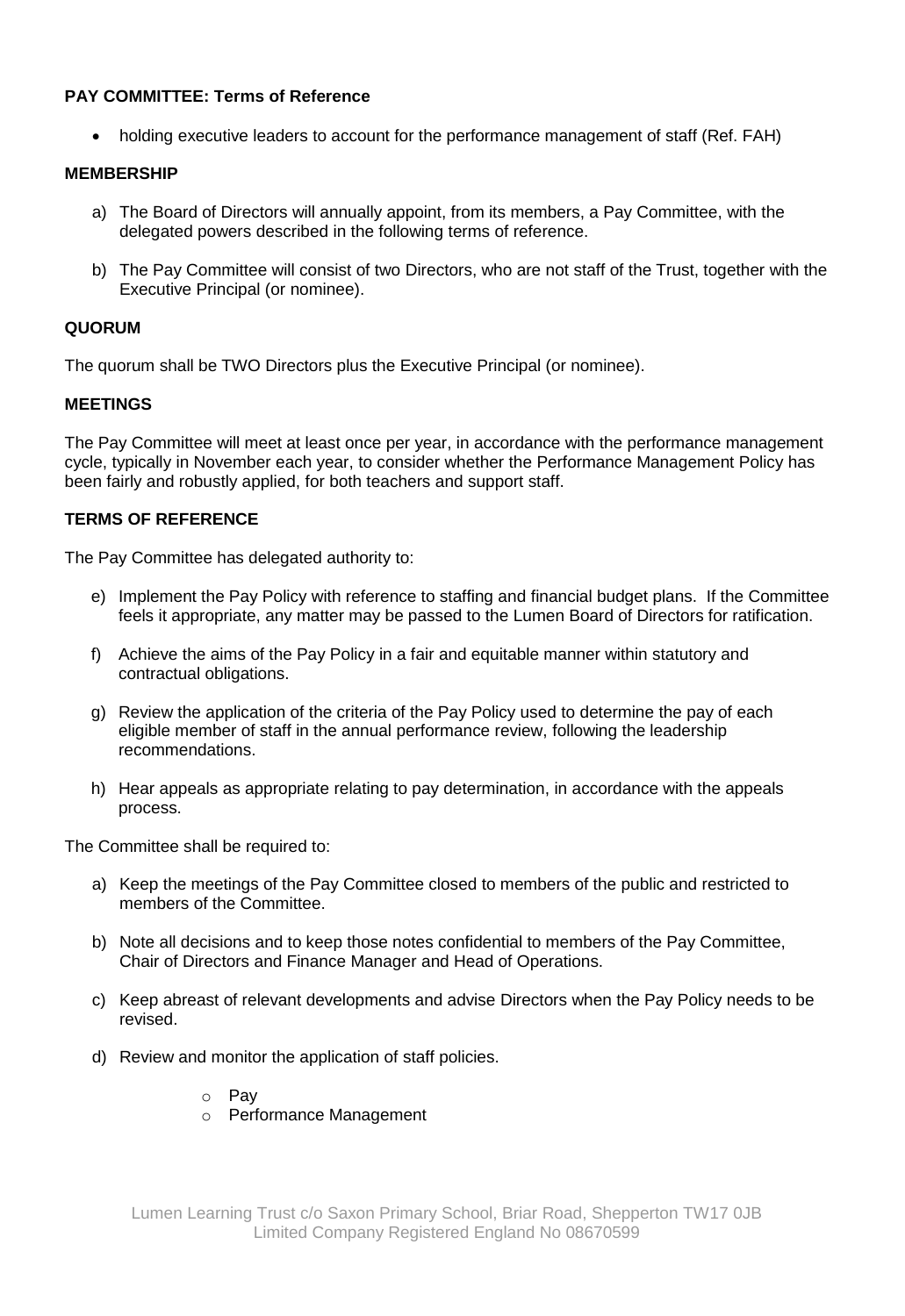# **Lumen Learning Trust Admissions Committee**

# **Terms of Reference**

# **Purpose of Committee**

The Lumen Learning Trust is the Admissions Authority for the LLT Schools.

The Admissions Committee have the delegated authority to apply the School's Admissions Policy to inyear admission applications.

The Board of Directors will determine the Trust schools' admissions policies on an annual basis.

The Board of Directors have established an Admissions Committee to discharge the functions conferred on it, in relation to the number of pupils to be admitted to the school, using the in-year application process or to determine the outcome of an application where it does not fit within the Committees termly directive to the Admissions Officer.

# **Membership**

- The Chair of the Committee will be elected at the start of any meeting of the Admissions Committee.
- The Executive Principal is an ex-officio member of the committee.
- The minimum number of members will be two.
- The members of the Committee will be Directors of LLT, drawn from that group as required

# **Quorum**

The quorum of the Admissions Committee is two members.

# **Procedure**

- The Headteachers will recommend to the Committee the maximum number to be admitted into each year group at their school and identify where the admission of another child would prejudice the provision of efficient education; or the efficient use of resources; or to admit another child would exceed the infant class size cap.
- The Admissions Officer will apply the admissions criteria, if the school is oversubscribed, to all applicants and decide which children are to be admitted and which children are to be refused a place, in accordance with the year group number directive agreed by the Committee.
- The Committee will consider any application for admission that cannot be determined by the School's Admissions Officer, when applying the directive on year group numbers from the termly meeting of the Committee, when ranking applications in accordance with the School's admission policy.
- Where the Committee refuse a request from a parent for admission of their child, the Committee will ensure that the parent is informed of their right of appeal against that decision and how that appeal may be made
- The Committee will have full regard to the School Admissions Code and comply with all of the mandatory provisions of the Code.

# **Meetings**

• Meetings will be held termly, or as required.